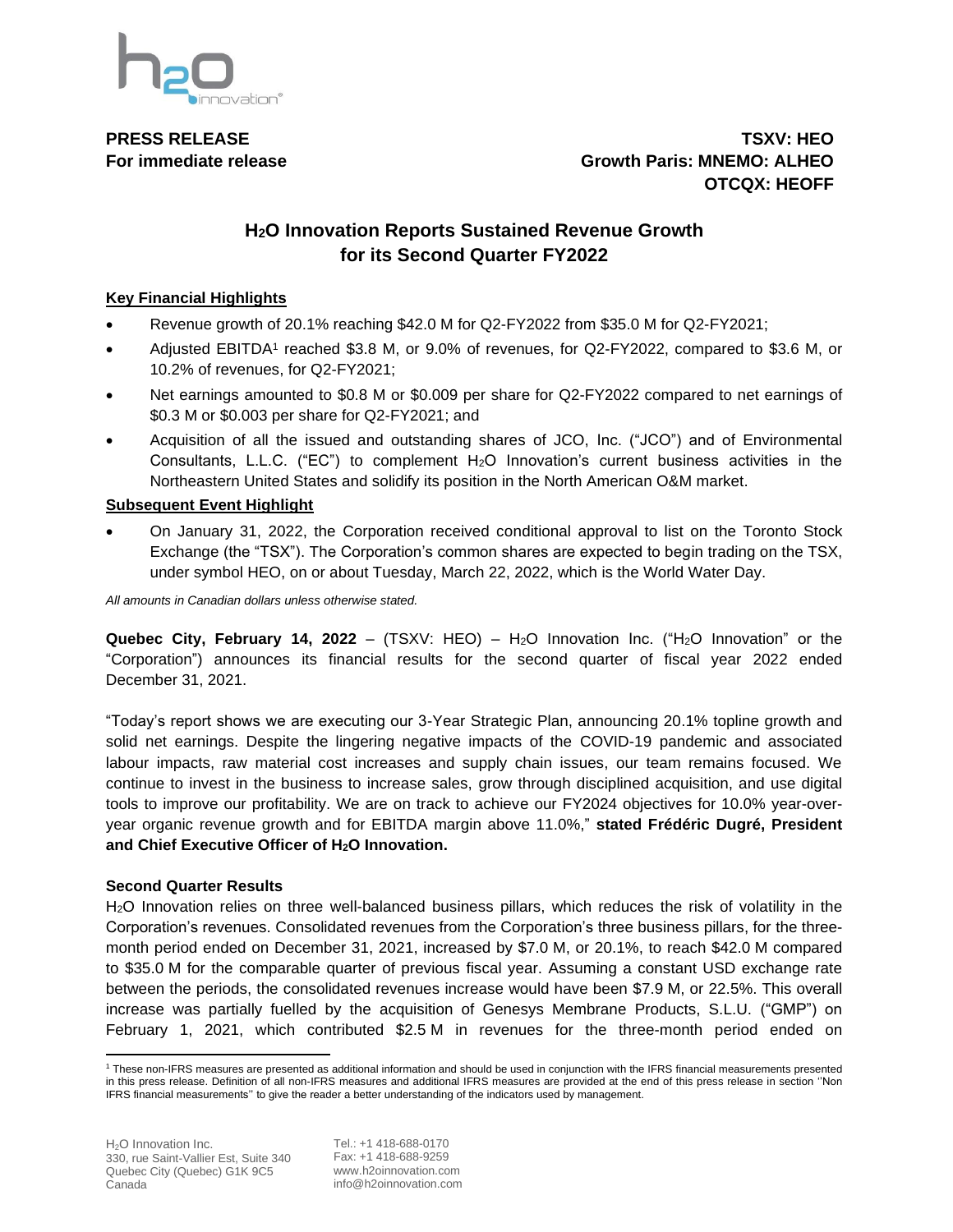

December 31, 2021, and by the acquisitions of JCO and EC on December 15, 2021, which contributed \$0.7 M in revenues for the three-month period ended on December 31, 2021.

| (In thousands of Canadian dollars) | Three-month periods ended<br>December 31, |                   |        |         | Six-month periods ended<br>December 31, |         |        |           |
|------------------------------------|-------------------------------------------|-------------------|--------|---------|-----------------------------------------|---------|--------|-----------|
|                                    |                                           | 2021              |        | 2020    |                                         | 2021    |        | 2020      |
|                                    | \$                                        | $\frac{6}{6}$ (a) | \$     | $%$ (a) | \$                                      | $%$ (a) | \$     | $9/6$ (a) |
| Revenues per business pillar       |                                           |                   |        |         |                                         |         |        |           |
| <b>WTS</b>                         | 8,539                                     | 20.4              | 6,944  | 19.9    | 17,550                                  | 21.8    | 13,186 | 18.9      |
| <b>Specialty Products</b>          | 13,794                                    | 32.8              | 10,387 | 29.7    | 25,129                                  | 31.3    | 21,776 | 31.1      |
| O&M                                | 19,676                                    | 46.8              | 17,638 | 50.4    | 37,714                                  | 46.9    | 35,003 | 50.0      |
| Total revenues                     | 42,009                                    | 100.0             | 34,969 | 100.0   | 80,393                                  | 100.0   | 69,965 | 100.0     |
|                                    |                                           |                   |        |         |                                         |         |        |           |
| Gross profit margin before         |                                           |                   |        |         |                                         |         |        |           |
| depreciation and amortization      | 11,096                                    | 26.4              | 9,385  | 26.8    | 22,016                                  | 27.4    | 18,862 | 27.0      |
| SG&A expenses <sup>(b)</sup>       | 7,526                                     | 17.9              | 5,840  | 16.7    | 14,611                                  | 18.2    | 12,049 | 17.2      |
| Net earnings for the period        | 762                                       | 1.8               | 268    | 0.8     | 1,380                                   | 1.7     | 1,252  | 1.8       |
| EBITDA <sup>1</sup>                | 3,424                                     | 8.2               | 2,827  | 8.1     | 6,700                                   | 8.3     | 5,932  | 8.5       |
| Adjusted EBITDA <sup>1</sup>       | 3,799                                     | 9.0               | 3,562  | 10.2    | 7,817                                   | 9.7     | 7,044  | 10.1      |
| Adjusted net earnings <sup>1</sup> | 1,996                                     | 4.8               | 1,714  | 4.9     | 4,128                                   | 5.1     | 3,833  | 5.5       |
| Recurring revenues <sup>1</sup>    | 36,562                                    | 87.0              | 31,163 | 89.1    | 69,658                                  | 86.6    | 62,731 | 89.7      |

(a) % of total revenues.

(b) Selling, general operating and administrative expenses ("SG&A").

WTS' financial performance for the second quarter of fiscal year 2022 was characterized by a 23.0% growth in revenues. Most of the increase came from water treatment system projects, which generally bring lower gross profit margins compared to service activities. Therefore, due to the business mix between service activities and projects, the gross profit margin in % has reduced from 22.4% for the same quarter of last year to 18.8% for the second quarter of fiscal year 2022. The profitability of the WTS business pillar was also affected by the consequences of the COVID-19 pandemic. Delays in equipment deliveries, temporary suspension of construction sites following cases of COVID-19 and the increased cost of materials negatively affected the gross profit margin. Delays in project execution increased the cost of time spent on the execution of many projects and affected the gross profit margin of the projects. Increased cost of materials affected the gross profit margins on projects in WTS because short-term increases in the cost of materials could not be transferred to customers in the course of the project. Where possible, based on contract language and client relationship, the increased cost of materials will be passed through to the customer.

Specialty Products' EBAC<sup>2</sup> increased by 91.3% for the second quarter of fiscal year 2022, driven by a higher proportion of sales coming from specialty chemical products, which are characterized by higher gross profit margins. Notwithstanding the strong financial performance this quarter, Specialty Products also faced significant challenges caused by the COVID-19 pandemic. The Specialty Products business pillar depends on the import and export of goods and had to deal with global supply chain delays and increased costs of materials, which negatively impacted the gross profit margin. In Specialty Products, the delay

<sup>1</sup> These non-IFRS measures are presented as additional information and should be used in conjunction with the IFRS financial measurements presented in this press release. Definition of all non-IFRS measures and additional IFRS measures are provided at the end of this press release in section ''Non-IFRS financial measurements'' to give the reader a better understanding of the indicators used by management.

<sup>&</sup>lt;sup>2</sup> The definition of EBAC means the earnings before depreciation and amortization reduced by the selling and general expenses. EBAC is a non-IFRS measure and it is used by management to monitor financial performance and to make strategic decision. The definition of EBAC used by the Corporation may differ from those used by other companies.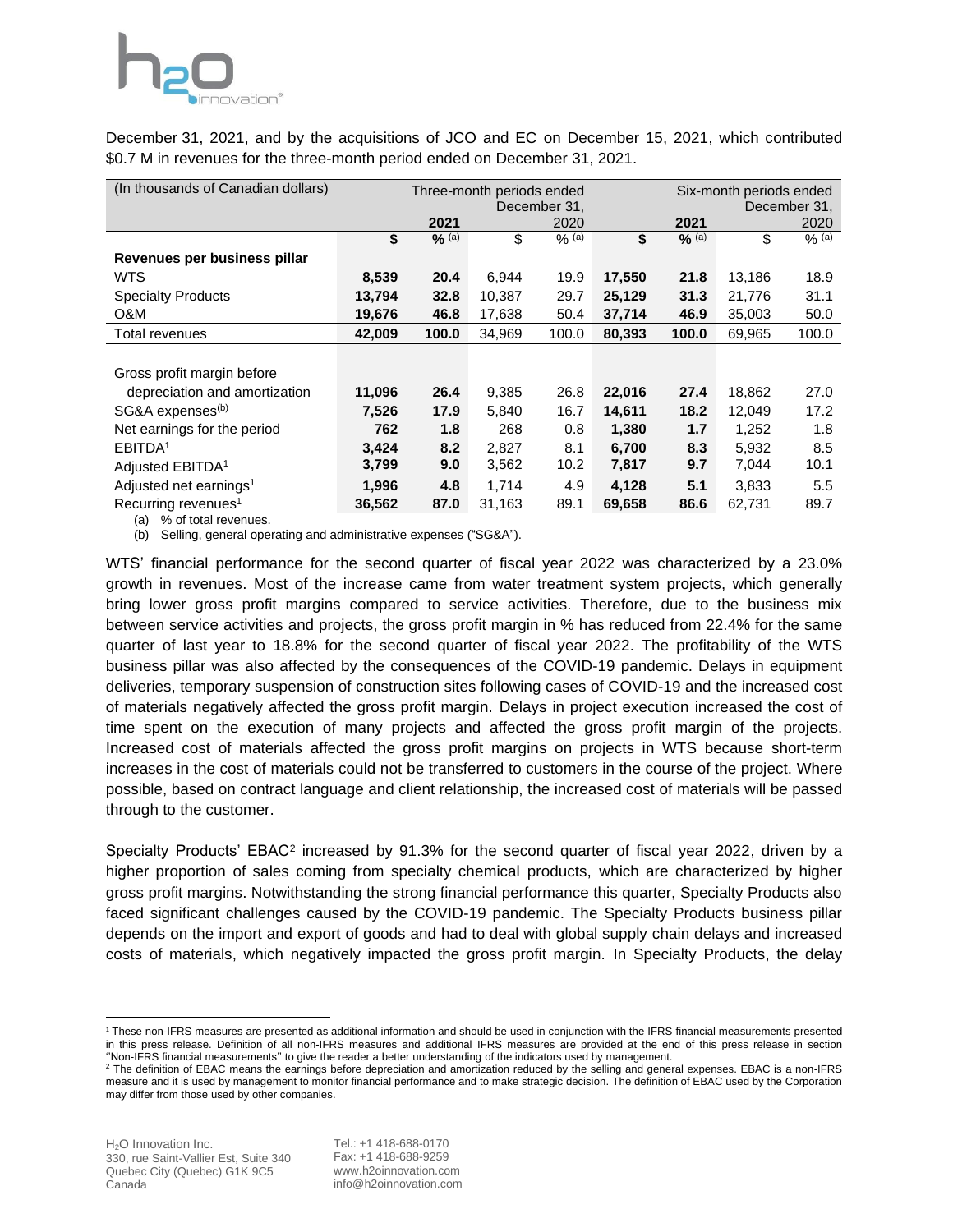

between notification of a cost increase on raw materials and the adjustments to our price lists results in margin dilution.

During the second quarter of fiscal year 2022, the O&M business pillar showed organic growth of 11.3% but was offset by the reduction of the gross profit margin in % due to the consequences of the COVID-19 pandemic. The O&M business pillar was affected by the pressure on employee salaries due to staff shortage and inflation, employee illness related to COVID-19 within the staff and the increases in insurance costs. The O&M business pillar had several staff members on sick leave due to COVID-19 cases, which caused a significant increase of overtime for the remaining employees since the nature of the services provided requires a consistent level of staffing. Overtime costs and increased sick leave affected the gross profit margin negatively. Additionally, commercial insurance and U.S. health insurance premiums have increased significantly during the COVID-19 pandemic, resulting in a lower gross profit margin for the Corporation. O&M was impacted the most out of the Corporation's three business pillars by this increase since over 90.0% of the U.S. employees are working for this business pillar. In the U.S., most of the costs related to health insurance are paid by the employer. In most of the O&M contracts, the Corporation can increase the annual fees to follow CPI (Consumer Price Index) adjustment. Therefore, the impact will be addressed with our customers in the upcoming months as each contract reaches its annual contractual adjustment date.

The Corporation's gross profit margin before depreciation and amortization stood at \$11.1 M, or 26.4%, during the second quarter of fiscal year 2022, compared to \$9.4 M, or 26.8% for the previous fiscal year, representing an increase of \$1.7 M, or 18.2%. The strength of H2O Innovation's business model allowed it to reduce the volatility on the profitability of the corporation. In the second quarter of fiscal year 2022, the increased gross profit margin of Specialty Products business pillar partly offset the lower gross profit margins of WTS and O&M business pillars, which were the business pillars mostly affected by the COVID-19 pandemic.

The Corporation's SG&A totalled \$7.5 M during the second quarter of fiscal year 2022, compared to \$5.8 M for the same period of the previous fiscal year, representing an increase of \$1.7 M, or 28.9%, while the revenues of the Corporation increased by 20.1%. The acquisition of GMP on February 1, 2021 and the acquisition of JCO and EC on December 15, 2021 contributed \$0.4 M of this increase. The remainder of the increase is due to hiring of sales resources, resumption of travel activities, higher professional fees, as well as higher stock-based compensation costs and insurance costs, compared to the same quarter of last fiscal year. On a sequential basis, the Corporation's SG&A increased by \$0.4 M, from \$7.1 M in the first quarter of this fiscal year.

The Corporation's adjusted EBITDA increased by \$0.2 M, or 6.7%, to reach \$3.8 M during the second quarter of fiscal year 2022, from \$3.6 M for the comparable period of fiscal year 2021. The adjusted EBITDA % decreased to 9.0% for the second quarter of fiscal year 2022, compared to 10.2% for the same quarter of last fiscal year. The reduction of the adjusted EBITDA % results from the decrease in the Corporation's consolidated gross profit margin and the increase of the SG&A ratio. The Corporation's profitability has been impacted by the current global consequences of the COVID-19 pandemic, as previously discussed.

Net earnings amounted to \$0.8 M and \$0.009 per share for the second quarter of fiscal year 2022 compared to net earnings of \$0.3 M and \$0.003 per share for the comparable quarter of fiscal year 2021. The variation was impacted by the increase in the Corporation's consolidated revenues, lower other (gains) losses – net resulting from fluctuations in the foreign exchange rates, lower tax expenses that were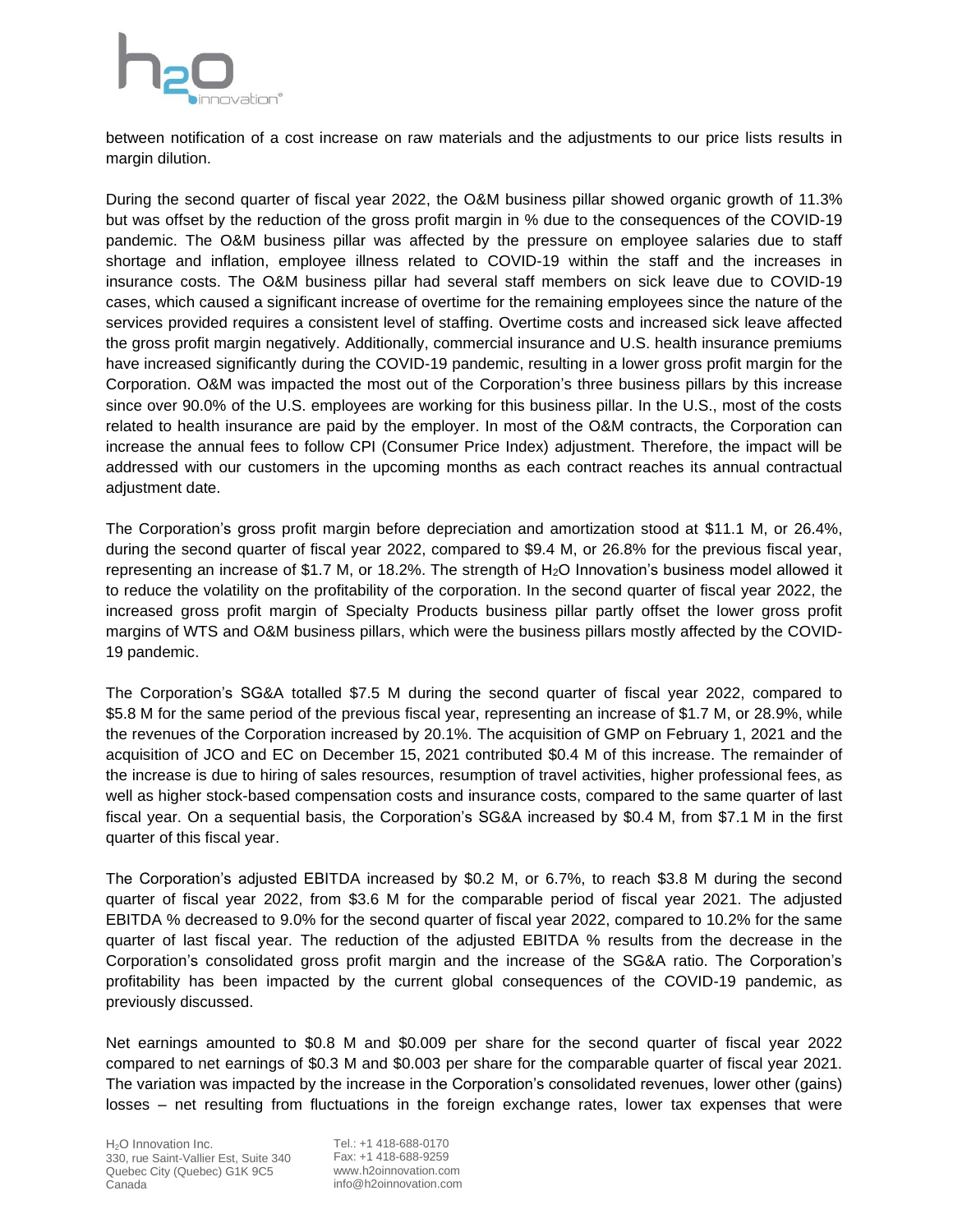

compensated by the reduction in gross profit margins and higher depreciation and amortization. Moreover, the SG&A ratio increased from 16.7% to 17.9%.

#### **Six-month results**

Revenues stood at \$80.4 M, compared to \$70.0 M last year; gross margin was \$22.0 M, or 27.4%, compared to \$18.9 M, or 27.0% last year; adjusted EBITDA was \$7.8 M, or 9.7%, compared to \$7.0 M, or 10.1% last year; and net earnings were \$1.4 M, or \$0.016 per share, compared to net earnings of \$1.3 M, or \$0.016 per share last year, essentially for the same reasons mentioned for the second quarter.

#### **Non-IFRS financial measurements**

#### **EBITDA and adjusted EBITDA**

EBITDA means earnings before finance costs – net, income taxes, depreciation and amortization. The definition of adjusted EBITDA excludes expenses otherwise considered in net earnings according to Generally Accepted Accounting Principles ("GAAP"), namely the unrealized exchange (gains) losses, the change in fair value of contingent considerations and the stock-based compensation costs. These items are non-cash items and do not have an impact on the operating and financial performance of the Corporation. Management has also elected to exclude the acquisition and integration costs, as they are not directly linked to the operations. The reader can establish the link between adjusted EBITDA and net earnings based on the reconciliation presented below. The definition of adjusted EBITDA used by the Corporation may differ from those used by other companies. Even though adjusted EBITDA is a non-IFRS measure, it is used by management to make operational and strategic decisions. Providing this information to the stakeholders, in addition to the GAAP measures, allows them to see the Corporation's results through the eyes of management, and to better understand the financial performance, notwithstanding the impact of GAAP measures.

| (In thousands of Canadian dollars)            |       | Three-month periods ended | Six-month periods ended |       |  |
|-----------------------------------------------|-------|---------------------------|-------------------------|-------|--|
|                                               |       | December 31,              | December 31,            |       |  |
|                                               | 2021  | 2020                      | 2021                    | 2020  |  |
|                                               | \$    | \$                        | \$                      | \$    |  |
| Net earnings for the period                   | 762   | 268                       | 1,380                   | 1,252 |  |
| Finance costs – net                           | 493   | 534                       | 1,050                   | 1,113 |  |
| Income taxes (recovery)                       | 83    | 235                       | 223                     | (61)  |  |
| Depreciation of property, plant and equipment |       |                           |                         |       |  |
| and right-of-use assets                       | 886   | 789                       | 1,752                   | 1,578 |  |
| Amortization of intangible assets             | 1,200 | 1,001                     | 2,295                   | 2,050 |  |
| <b>EBITDA</b>                                 | 3,424 | 2,827                     | 6,700                   | 5,932 |  |
|                                               |       |                           |                         |       |  |
| Unrealized exchange (gain) loss               | (306) | 428                       | (552)                   | 642   |  |
| Stock-based compensation costs                | 274   | 39                        | 493                     | 82    |  |
| Changes in fair value of the contingent       |       |                           |                         |       |  |
| considerations                                | 188   | 42                        | 955                     | 104   |  |
| Acquisition and integration costs             | 219   | 226                       | 221                     | 284   |  |
| <b>Adjusted EBITDA</b>                        | 3,799 | 3,562                     | 7,817                   | 7,044 |  |

#### **Reconciliation of net earnings to EBITDA and to adjusted EBITDA**

#### **Adjusted net earnings**

The definition of adjusted net earnings excludes acquisition and integration costs, amortization of intangible assets from acquisition, unrealized exchange (gain) loss, change in fair value of the contingent considerations and stock-based compensation costs. The reader can establish the link between net

H<sub>2</sub>O Innovation Inc. 330, rue Saint-Vallier Est, Suite 340 Quebec City (Quebec) G1K 9C5 Canada

Tel.: +1 418-688-0170 Fax: +1 418-688-9259 www.h2oinnovation.com info@h2oinnovation.com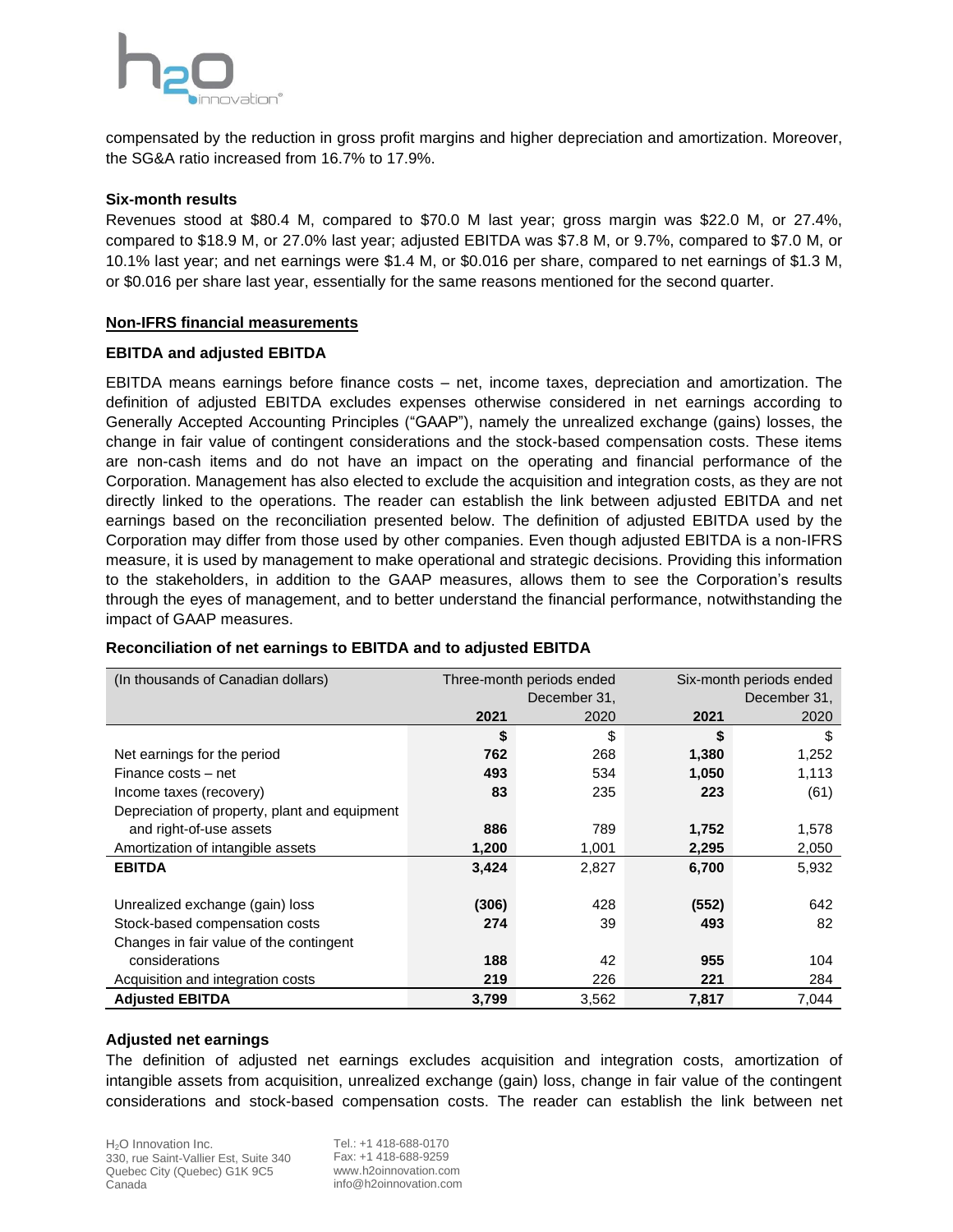earnings and adjusted net earnings with the reconciliation items presented in this report. The definition of adjusted net earnings used by the Corporation may differ from those used by other companies. Adjusted net earnings and adjusted net earnings per share are non-IFRS measure and they are used by management to monitor financial performance and to make strategic decision.

| (In thousands of Canadian dollars)           |       | Three-month periods ended | Six-month periods ended |       |  |
|----------------------------------------------|-------|---------------------------|-------------------------|-------|--|
|                                              |       | December 31.              | December 31,            |       |  |
|                                              | 2021  | 2020                      | 2021                    | 2020  |  |
|                                              | \$    | \$                        | \$                      | \$    |  |
| Net earnings for the period                  | 762   | 268                       | 1,380                   | 1,252 |  |
| Acquisition and integration costs            | 219   | 226                       | 221                     | 284   |  |
| Amortization of intangible assets related to |       |                           |                         |       |  |
| business combinations                        | 1,115 | 936                       | 2,107                   | 1,922 |  |
| Unrealized exchange (gain) loss              | (306) | 428                       | (552)                   | 642   |  |
| Changes in fair value of the contingent      |       |                           |                         |       |  |
| considerations                               | 188   | 42                        | 955                     | 104   |  |
| Stock-based compensation costs               | 274   | 39                        | 493                     | 82    |  |
| Income taxes related to above items          | (256) | (225)                     | (476)                   | (453) |  |
| <b>Adjusted net earnings</b>                 | 1.996 | 1.714                     | 4.128                   | 3.833 |  |

#### **Reconciliation of net earnings to adjusted net earnings**

### **Recurring revenues**

Recurring revenue by nature is a non-IFRS measure and is defined by the management as the portion of the Corporation's revenue coming from customers with whom the Corporation has established a long-term relationship and/or coming from a business with a recurring customer sales pattern. However, there is no guarantee that recurring revenues will last indefinitely. The Corporation's recurring revenues are coming from the Specialty Products and O&M business pillars as well as the service activities of the WTS business pillar. This non-IFRS measure is used by management to evaluate the stability of revenues from one year to the other. The definition of recurring revenues by nature used by the Corporation may differ from those used by other companies.

## **H2O Innovation Conference Call**

Frédéric Dugré, President and Chief Executive Officer, and Marc Blanchet, Chief Financial Officer, will hold an investor conference call to discuss the second quarter financial results in further details at 10:00 a.m. Eastern Time on Monday, February 14, 2022.

To access the call, please call 1-888-440-2131 or 438-803-0534, five to ten minutes prior to the start time. Presentation slides for the conference call will be made available on the Corporate Presentations page of the Investors section of the Corporation's website.

**The second quarter financial report is available on www.h2oinnovation.com and on the NYSE Euronext Growth Paris website. Additional information on the Corporation is also available on SEDAR (www.sedar.com).**

## **Prospective disclosures**

Certain statements set forth in this press release regarding the operations and the activities of H2O Innovation as well as other communications by the Corporation to the public that describe more generally management objectives, projections, estimates, expectations or forecasts may constitute forward-looking statements within the meaning of securities legislation. Forward-looking statements include

Tel.: +1 418-688-0170 Fax: +1 418-688-9259 www.h2oinnovation.com info@h2oinnovation.com